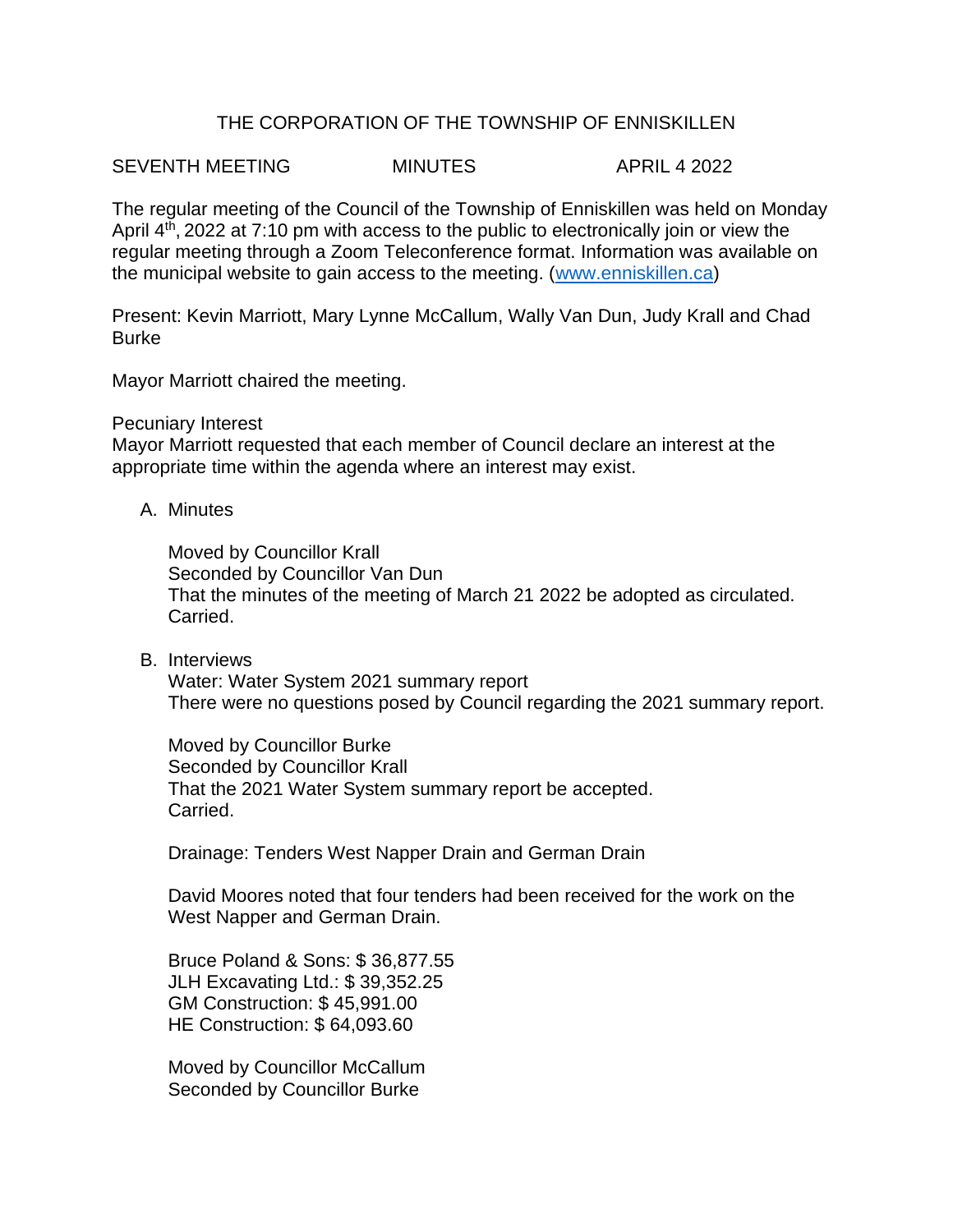That the low tender from Bruce Poland & Sons be accepted for the repair and maintenance of the West Napper and German Drains. Carried.

Drainage Superintendent Report April 2022

There were no questions from Council regarding the Drainage Superintendents report.

Mr. Moores noted that beaver trapping was underway on the Durham Creek Drain.

Parks: Update on Parks Activities

The Clerk reported that plans were underway to open the parks and prepare for organized ball activities at each park.

- C. Correspondence for information
	- 1. OCWA change in personnel
	- 2. Lambton Archives
	- 3. Lambton Farm Safety Association minutes Feb 28 2022
	- 4. St Clair Conservation Authority Annual Report 2021
	- 5. Solicitor General Keeping Ontario Open for Business Act
	- 6. Minor Variance applications Petrolia
	- 7. County of Lambton Bowen's Creek Habitat Management Area
	- 8. Ontario- A Plan to Stay Open
	- 9. Sarnia Lambton Economic Partnership Summer Company Grants
	- 10.Canada- Ontario High Speed internet

The Clerk reported to Council on the Brooke telecom internet projects that were planned for 2023 and 2024.

- 11.Ministry of Energy Strategic Plan for Small Modular Reactors
- 12.County of Lambton Wind Down of Fixed Site Vaccination Clinics
- 13.Ministry of Finance Non-Resident Speculation Tax
- 14.Municipal Affairs and Housing Ontario Making it Easier to Buy a Home

Moved by Councillor Krall Seconded by Councillor Van Dun That correspondence items 1-14 be received and filed. Carried.

- D. Correspondence requiring motions
	- 1. Application for Reduction in assessment 4340 Black Ash Road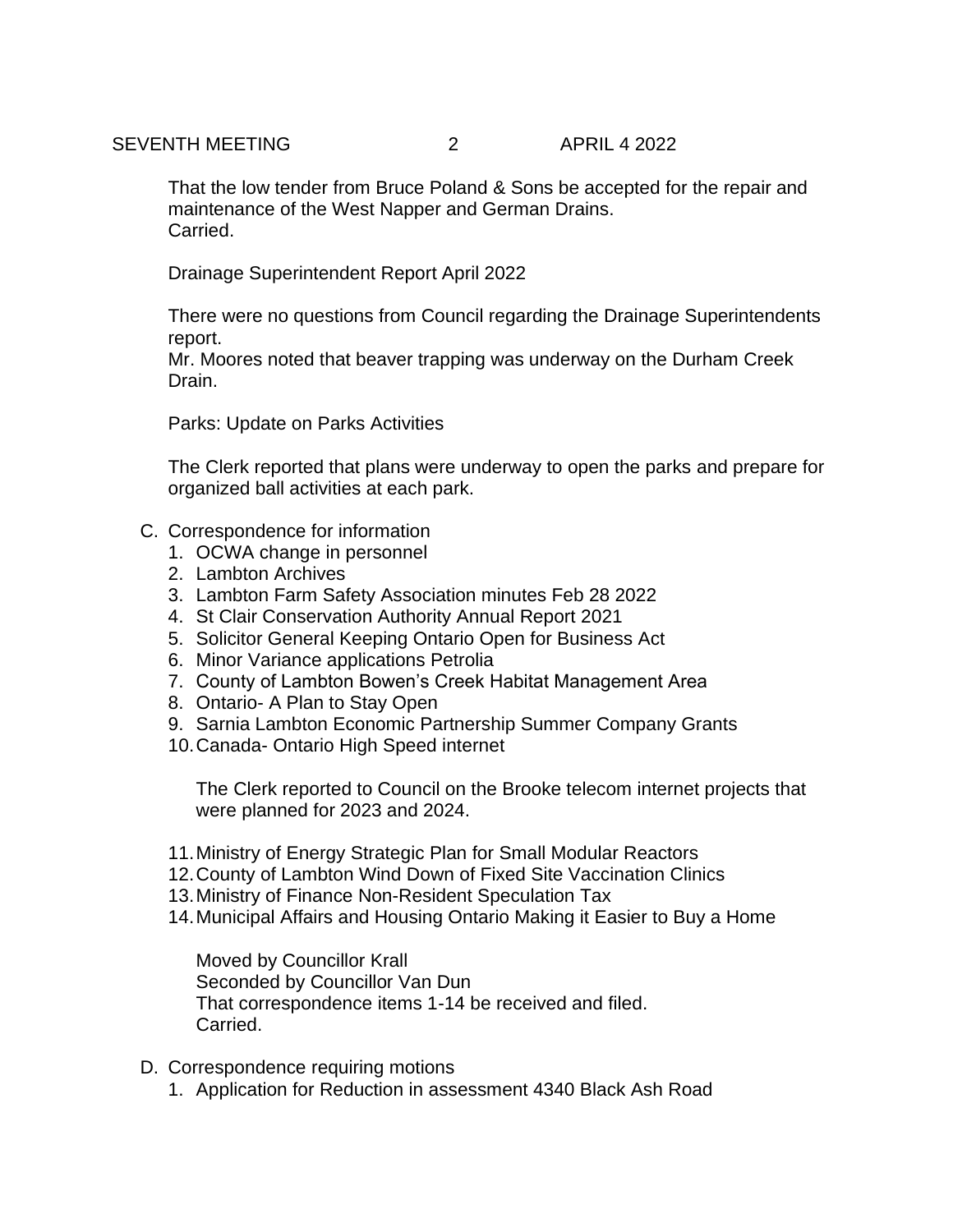Moved by Councillor Krall Seconded by Councillor Burke That the recommendation of the assessor for reduction of assessment for 4340 Black Ash Road from Oct 31 2021 to December 31 2021 be approved. Carried.

2. Resolution Waterloo adopt ambitious energy performance tier of the National Model Building Code

Moved by Councillor Krall Seconded by Councillor Van Dun That the resolution from Waterloo regarding changes to the Building Code be received and filed. Carried.

3. Resolution Fort Erie Climate Change Action

Moved b y Councillor Krall Seconded by Councillor Burke That the resolution from Fort Erie regarding Climate Change Action be received and filed. Carried.

E. Accounts

Moved by Councillor Krall Seconded by Councillor Van Dun That the accounts be paid as circulated: Cheque: 16295-16329: \$ 182,109.51 Carried.

- F. Other Business
	- 1. Petrolia North Enniskillen Fire Department Annual Report 2021

Councillor Krall reported that four new fire fighters had joined the department in December of 2020 and one fire fighter retired in January of 2022. She noted that this was the least change out in the department staff for a number of years.

Moved by Councillor Burke Seconded by Councillor Van Dun That the 2021 annual report for the Petrolia North Enniskillen Fire Department be accepted.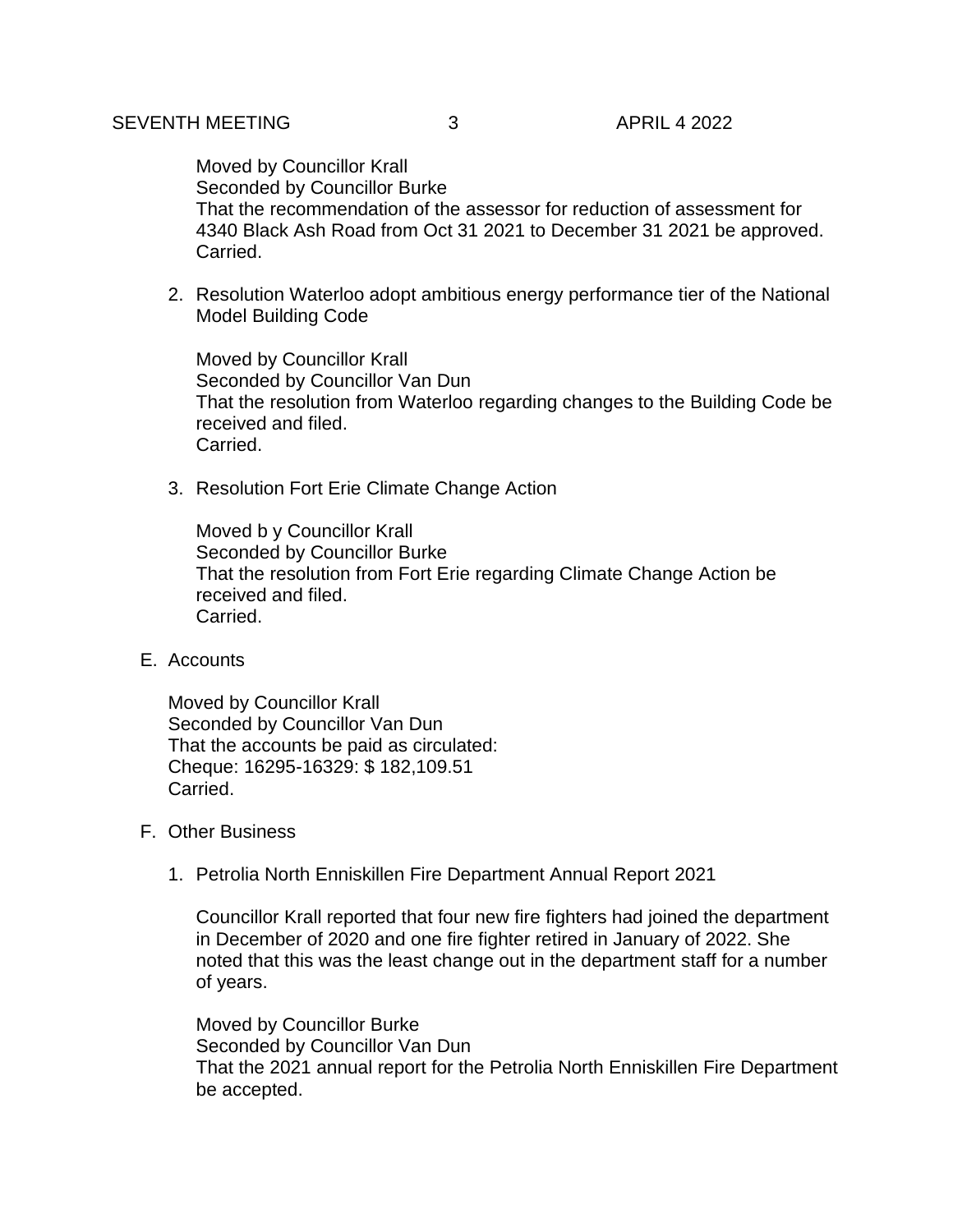Carried.

2. Enniskillen Grants 2022

Councillor Krall declared a conflict of interest in that she was a director for three fair associations being provided grants.

Moved by Councillor Van Dun Seconded by Councillor McCallum That the 2022 grants be approved for the Township of Enniskillen. Carried.

3. Memo Council Sarnia Household Pickup RFP

The Clerk reported that Sarnia staff were proposing to recommend to their Council that the RFP for household pickup for wastes be extended to 2023 for start up in 2024.

4. Memo Council Community Risk Assessment

The Clerk reported on changes being directed by the Fire Marshal's office regarding a broader community risk assessment. This reporting was required by 2024.

5. Memo Council Building Agreement 5223 Shiloh Line

The Clerk reported that the owner of 5223 Shiloh Line had requested an amendment to the building agreement. He wanted to extend the completion date for the removal of the old house until December 31 2025.

- G. Bylaws
	- 1. Bylaw 11 of 2022 O'Dell Park Drain 3rd reading
	- 2. Bylaw 21 of 2022 Rezoning 5706 Petrolia Line
	- 3. Bylaw 22 of 2022- Perry Drain
	- 4. Bylaw 23 of 2022- Confirmation Bylaw
	- 5. Bylaw 24 of 2022- King Drain Rating Bylaw
	- 6. Bylaw 25 of 2022- Building Agreement 5223 Shiloh Line

Moved by Councillor Krall Seconded by Councillor Burke That first and second reading be given to Bylaws 21, 22, 23, 24 and 25 of 2022. Carried.